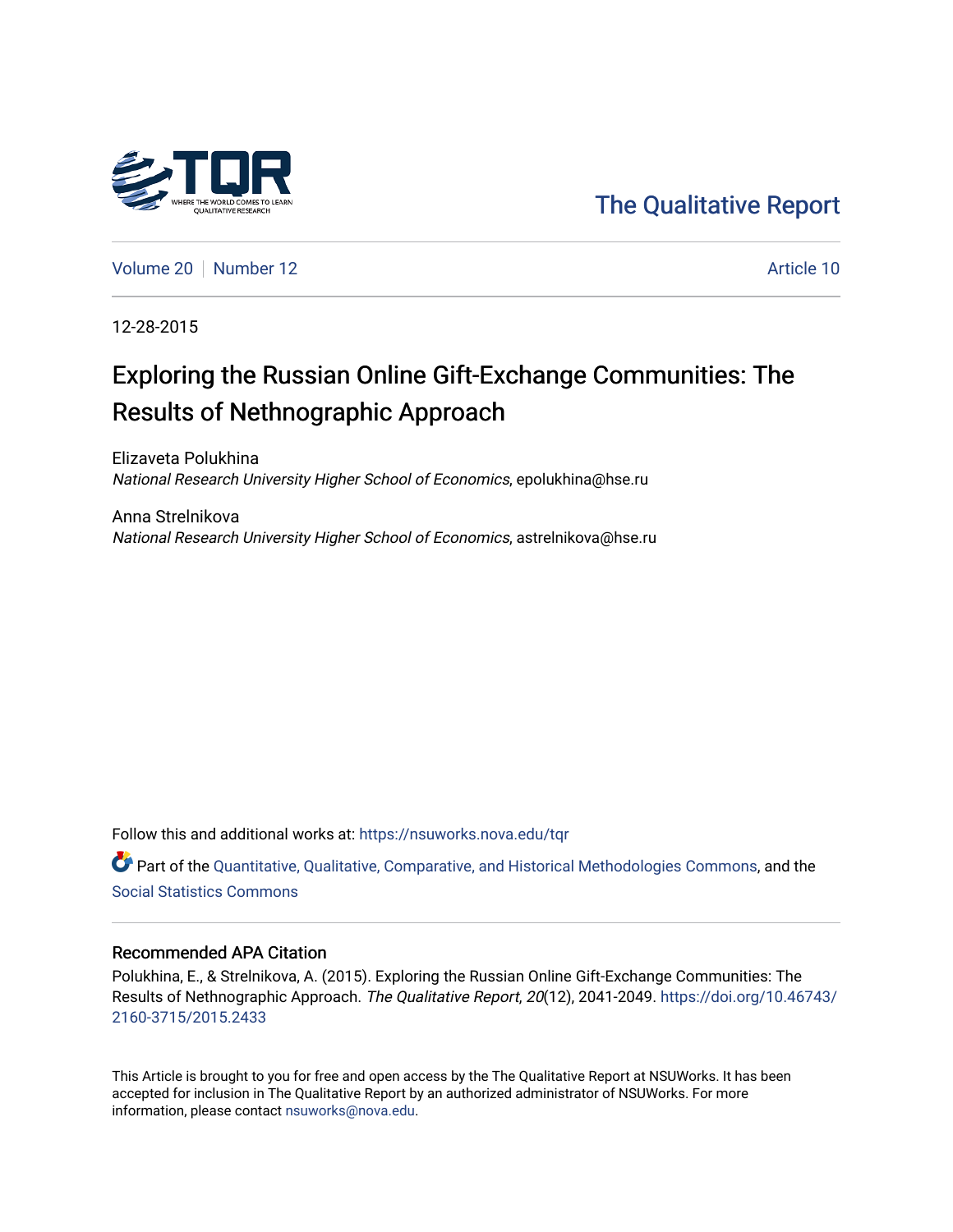# **Qualitative Research Graduate Certificate** Indulge in Culture Exclusively Online . 18 Credits **LEARN MORE**

# Exploring the Russian Online Gift-Exchange Communities: The Results of Nethnographic Approach

# Abstract

This paper reports on a two-week nethnographic (online) observation of four online gift-exchange communities – virtual platforms, where participants conduct barter exchange of different daily objects such as books, children's products, furniture, home ware and others. These communities as case of informal economy initially do not have formal attributed rules. It is essential to find out (1) which rules and mechanisms exist in this type of economy; (2) what motivates people who are not acquainted with another to exchange gifts; and (3) understand the way this community exists. The conclusion is drawn that social capital is the basic engine of investigated communities. The social capital accumulated by users increases the community commitment and cohesion by interpreting gifts as a set of resources to distribute fairly. The giving, the receiving and the exchanging are forms of communication that cause further communication and interworking outside of gift-giving situations. These gift-exchange communities are mainly based on the communication and consumption solidarity among individuals.

### Keywords

Cultural Studies, Online Communities, Gift-Exchange, Nethnography, Mixed of Online and Offline Methods, Mobility of Domestic Items, Commodity, Social Solidarity, Consumption

# Creative Commons License



This work is licensed under a [Creative Commons Attribution-Noncommercial-Share Alike 4.0 License](https://creativecommons.org/licenses/by-nc-sa/4.0/).

# Acknowledgements

Funding: This article was prepared as part of the work (Project № 15-05-0012 "Mixed methods research: needs, design and procedure implementation" by competition research projects of scientific and educational groups) within the framework of the program "Science Foundation of National Research University Higher School of Economics (HSE) "in 2015 and with the use of subsidies State support of leading universities of the Russian Federation to enhance their competitiveness among the world's leading research and education centers, dedicated National Research University Higher School of Economics (HSE). We very much appreciate our HSE bachelor students for project cooperation and help in data collection. Especially thanks to student Alena Bogomolova who was the most accurate online observer.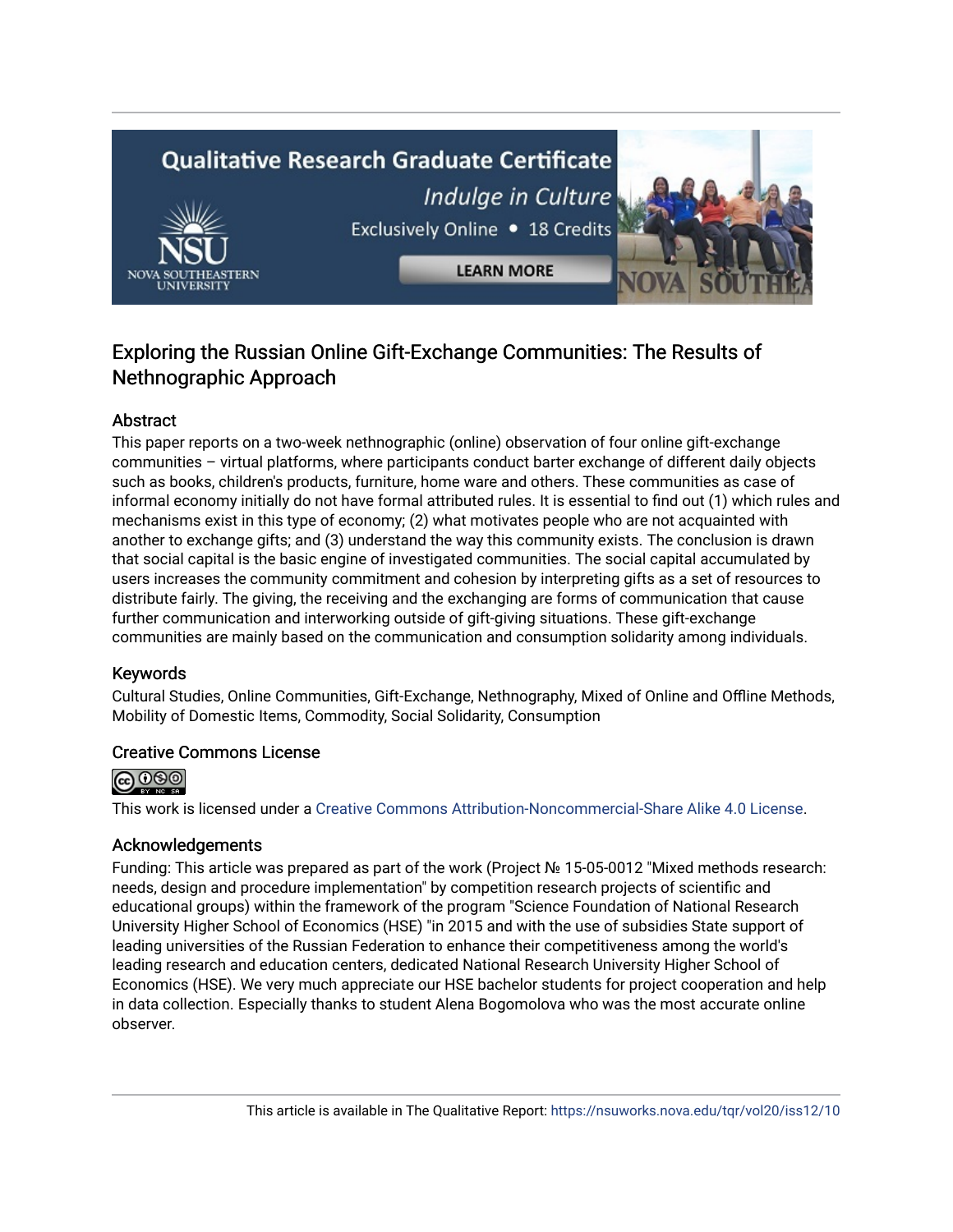

# **Exploring the Russian Online Gift-Exchange Communities: The Results of Nethnographic Approach**

Elizaveta Polukhina and Anna Strelnikova National Research University Higher School of Economics, Moscow, Russia

*This paper reports on a two-week nethnographic (online) observation of four online gift-exchange communities – virtual platforms, where participants conduct barter exchange of different daily objects such as books, children's products, furniture, home ware and others. These communities as case of informal economy initially do not have formal attributed rules. It is essential to find out (1) which rules and mechanisms exist in this type of economy; (2) what motivates people who are not acquainted with another to exchange gifts; and (3) understand the way this community exists. The conclusion is drawn that social capital is the basic engine of investigated communities. The social capital accumulated by users increases the community commitment and cohesion by interpreting gifts as a set of resources to distribute fairly. The giving, the receiving and the exchanging are forms of communication that cause further communication and interworking outside of gift-giving situations. These giftexchange communities are mainly based on the communication and consumption solidarity among individuals. Keywords: [Cultural Studies,](http://category/) Online Communities, Gift-Exchange, Nethnography, Mixed of Online and Offline Methods, Mobility of Domestic Items, Commodity, Social Solidarity, Consumption*

# **Online Gift Exchange Phenomenon**

The gift-exchange is a process, which traditionally builds intergroup solidarity. The fact of community existence is defined by gift-exchange practice. Based on Mauss (1990), we cannot specify any group of people as kind of community without gift-exchange relations. Therefore, gifts and their circulation are the core public processes at the micro-level. *To give* and *to get* gifts is one of the base principles at interpersonal interactions. However, how we can explicit group of people, which are living in online environment and were formed by the giftexchange idea?

The dynamic nature of the internet increases the level of social mobilization, and makes social networks more flexible, resourceful and larger. The internet platform has adapted private patterns of gifts exchange. Previously unknown people share presents (products, items) on barter basis. Online gift exchange communities have spread all over the world. There are virtual platforms, where participants exchange of different daily objects. The internet makes it possible for gift exchange community members to share information about the gift, but the meeting with gift givers take place in real (offline) world. The key words in naming these kinds of communities are "give for free," "give a gift." Number of these communities has been increasing globally and the population of members is growing significantly. This is not a local Russian phenomenon: English-speaking gift exchange communities, where participants are represented mainly by residents of European countries, are also popular. For example, one English-speaking gift exchange community [\(www.freecycle.org\)](http://www.freecycle.org/) counts 9 million participants all over the world (2015) and other community [\(ww](http://redditgifts.com/)w.redditgifts.com), which began activity in 2009 counted 89,400 users in 2013. Since 2008 after the global financial crisis, the Russian gift-exchanging communities have expanded. It increased in their number and characterized by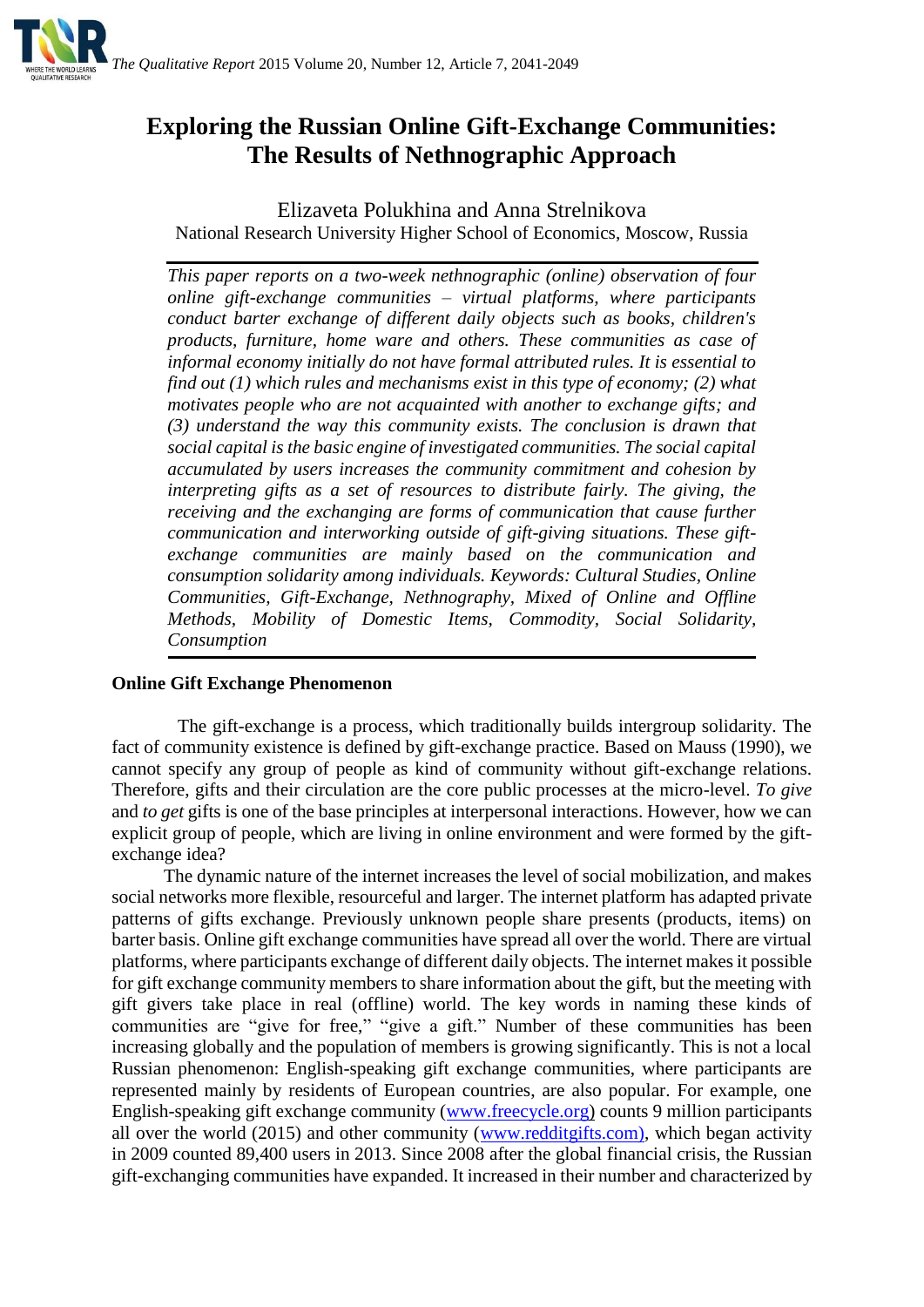significant growth for participants. The pioneer network was founded in the 1990s and consists of 24,000 participants (2014). The most popular communities include 289,000 participants and exchanged more than 2.5 million gifts at 2015 (darudar.ru). At the moment many Russianspeaking communities are international, because their members are citizens of former Soviet Union countries.

The phenomenon of online gift exchange is sufficiently widespread. These communities as part of informal economy do not have formal rules. It is essential to find out what rules and which mechanisms exist in this type of economy; what motivates people who are not acquainted with one another to exchange gifts and the way this social structure operates. The answer helps to identify the form of social reality. Hence, the research objectives are: (1) to give an analytical description of reciprocal online communities; (2) to reveal and analyze their social structure.

#### **Networking Based on Gift Exchange Practice**

In the literature, the gift-exchange phenomenon correlates with categories like *trust*, *joint consumption*, *social capital*, *social networks* and *ecological consumption*. For instance, Bialski and Batorski (2009) in the works "From Online Familiarity to Offline Trust: How a Virtual Community Creates Familiarity" and "Trust between Strangers" and Botsman, Rogers and Folei (2010) in the work "What's Mine Is Yours: The Rise of Collaborative Consumption" all defined the principles of joint consumption a large number of community members, their unclaimed consumer durables and common values availability and the presence of trust between strangers. Relationship of gift-exchange communities are under no control by formal institutions and have specific networking nature. According to Castells (2001), communities are not static groups with a defined population, structure and group dynamics. The concept of a "network" consists of a varied number of actors, with blurred borders and with a flexible character of relationships (Castells, 2001).

Gift-exchange websites are examples of community "multimodal social worlds." They are communities, which exist both in online and offline spaces. These types of communities are some of the most interesting and dynamic for social researcher. The good example is Couchsurfing – a global community of "hospitality" with 10 million participants in more than 200,000 cities who share their living space and experience. Couchsurfing connects travelers with a global network of people [\(www.couchsurfing.com\)](http://www.couchsurfing.com/). Researchers of Couchsurfing phenomena Rosen, Lafontaine, and Hendrickson (2011) set out to understand, what community structure increases cooperation, and among which types the problem of "gatecrashers" or "social dependents" arises most frequently. They defined two types of exchange structures that affect the community's productivity.

The first type of community, "group-generalized," is characterized by a system of the common pool (center), where all members of a community make their contribution to the common pot and appeal resources when they need them. The second type of community is called "network-generalized." It presumes a network exchange, where all members of a community take active participation in an individual exchange process. As a result, the data confirmed that individuals within communities, characterized by the second type, give to the community more than those from communities of the first type do. In other words, cooperation in the second case is much greater.

Indeed, some researchers were originally members of the studied communities. They observed community from own already existing accounts. Another part of the observers were registered as new members. These different levels of experiences have allowed researchers to study the community in two registers – both locals and newcomers.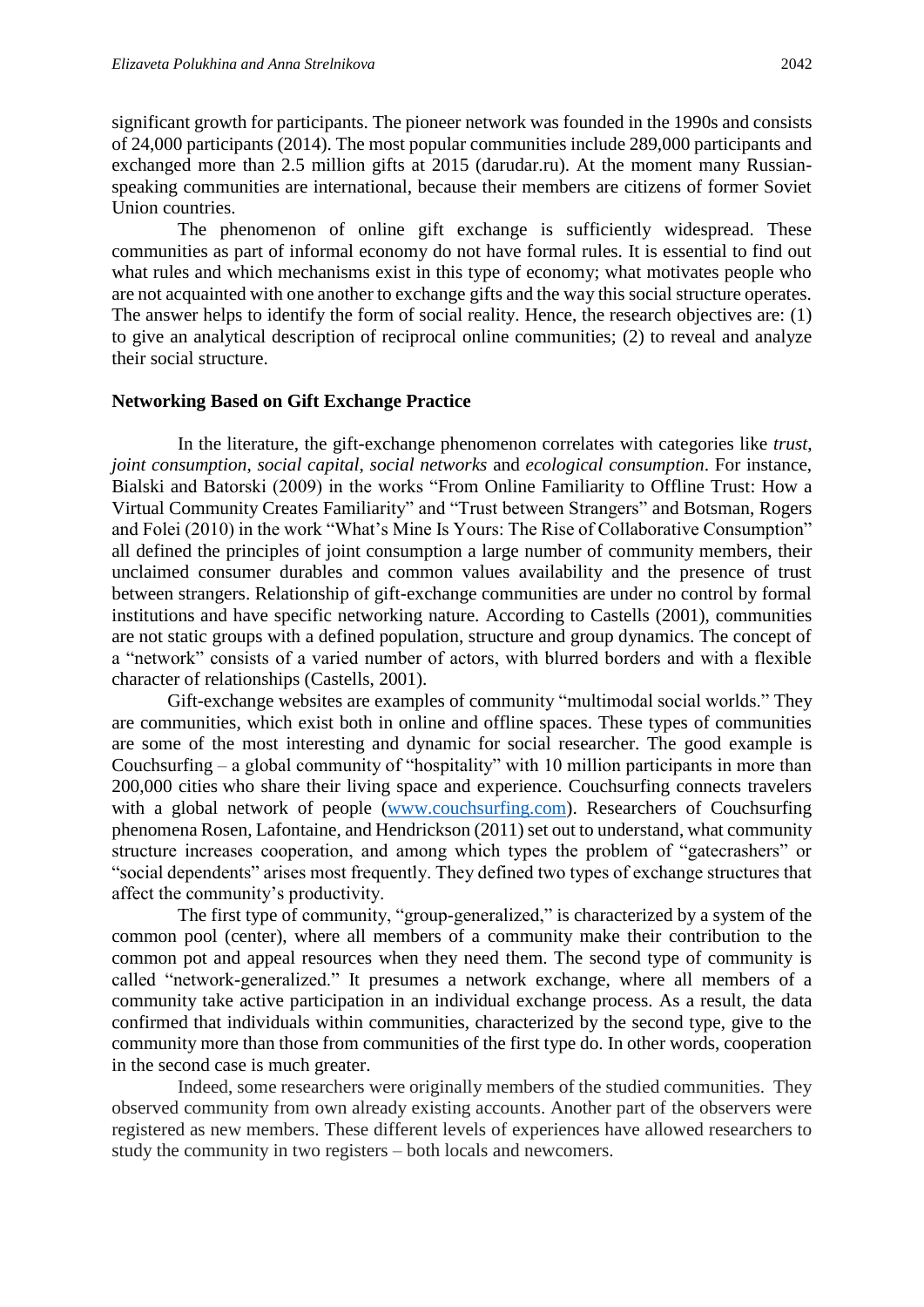Observed gift exchange practice located in online (meeting) and offline (exchanging) spaces. Participants of most powerful community have regular personal offline meeting, high level of self-organization as well as network- generalized nature of community is obtained. For instance, the structure one of the communities includes the role of "postman" – a very respectful position of participants who help to deliver gifts from givers to recipients.

Refer to our further empirical evidences.

#### **Data Collection, Ethics and Analysis**

Our analysis is based on the authors' empirical data, which was systematically collected from the four most popular Russian gift exchange websites. The nethnographic approach (Kozinets, 2010), or online ethnographic observation, was used as method of data collection from the four Russian websites. Nethnography is a new term for researching different types of online communities and cultures (Kozinetz, 2010). Generally, nethnography is ethnography realized in an online space. The subjects of nethnographic research are following: investigating of new online cultures and communities, understanding what people are "really doing" online, the study of relationships in online communities (Kozinetz, 2010). Generally, there is strong cohesion between nethnography and traditional qualitative methodology and ethnography. They are close in terms of strategies and tactics – field access, sampling, data collection using interviews and observation, ethics and analysis (Polukhina, 2015). The main difference is the online space as location of the study. The subject of most nethnographic research is not the virtual world as a special reality, but the online and offline practices and behaviors, and their mutual influence. In this aspect, the equality between nethnoraphy and "online ethnography" as areas investigating the virtual world is not quite correct. In order to obtain reliable data it is necessary to conduct parallel studies in both virtual and offline spaces. Thus, additional resources, and the possibility of combining virtual and offline communication produces more reliable data.

As our observations went on, online interactions were registered every second day for two weeks in July 2012. The sample of communities was selected on the basis of a uniform protocol form, containing information about social norms, patterns, conflicts, rituals, and roles that inherent to these types of networks. Collected data consisted of eight protocols, with two described communities by two different researchers. We also used external data sources about community practices, for instance, the social-network documentary about the investigated communities [\(www.youtube.com/watch?v=uHQKRDnk3e0\)](http://www.youtube.com/watch?v=uHQKRDnk3e0).

In order to increase the level of credibility of our data *we mixed online and offline research methods*. We have conducted personal (offline) interview with representatives of the communities. Since gift-exchange communities are "multimodal" social communities, the offline-meeting took place after online-communication. We set up online appointments to meet offline and exchange the gifts with participants in order to interact personally with them. First, we arranged the gift exchange as ordinary users, then, during the private meeting, we mentioned our research interests and conducted informal interview. So, during the exchange we informed the participants about our research task. We asked them about desire to share their experiences in the community in an interview format. All participants endorsed the proposal; there was no refuse. Six interviews in Moscow with five women and one man were conducted and the age of informants varies from 18 to 55 years

Based on the current ethical research practice in Russia we required to obtain oral and \ or written agreement to participate in the study. Usually the researcher also explains the objectives of the project, procedure of data usage and guarantee of confidentiality of the personal data. Most researchers and research organizations in Russia are not required special documentations, but the general protection the personal information always applied and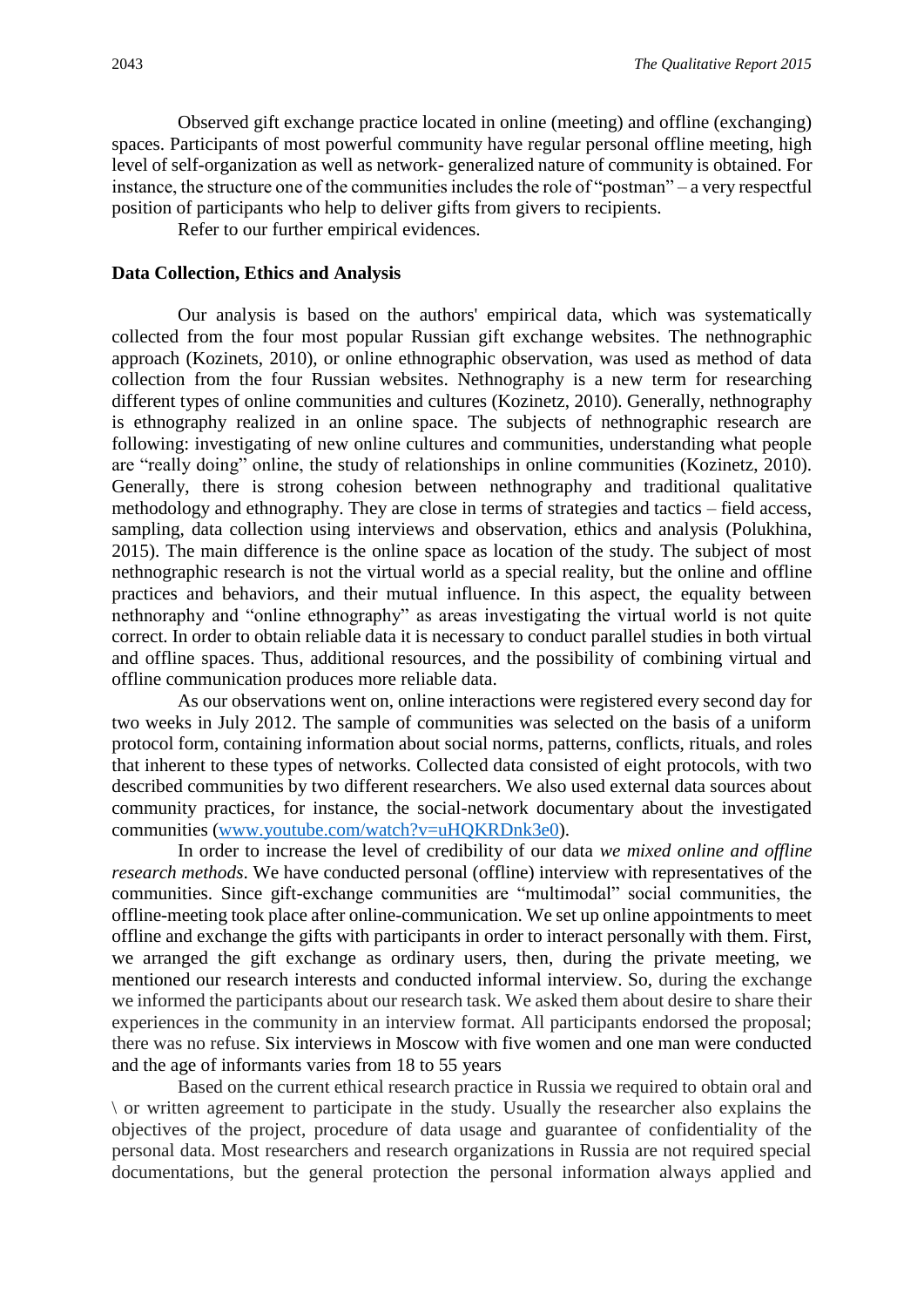declared to the informants. In our interviews, we also informed the participants about the use of the materials for research purposes, and only then the interview was conducted.

Blurring public and private in the online world raises ethical questions about data access, methods of privacy protection. When discussing these questions, the researchers come to the conclusion that we need to learn how to use the standard principles of human rights protection online, despite the fact that this environment differs from offline research (Garcia, Standlee, & Bechkoff, 2009, p. 53). So, the generally accepted standard is to provide anonymity of private data of every member. All names, nicknames, avatars, URLs, social networks, unique messages of this network, which make possible identification of users must be hidden or completely removed.

In order to maintain privacy and having consider our ethical position, it is important "to hide" communities names and their online addresses. Our research role in this work was "hidden," i.e. we did not announce that we were monitoring online interactions. The exchange initial assumptions were: (1) a priori publicity and openness of communities, and (2) expected changes in both the interaction of participants and the articulation of the researcher's presence. Nevertheless, four communities analyzed are represented in the text with the required privacy level, but the community type and city were given.

Data analysis in nethnographic research is similar to the methods of text analysis. Indeed, most of the materials have a text format, while others, produced by the researcher during interaction, acquire a text form as well (the diary or the protocol of observer). Thus, analyzing gift-giving communities we used the procedures of grounded theory – open and axial coding.

#### **Online Gift-Exchange as Interaction**

Online gift-exchanges include interactions such us simple (nonreciprocal) gifts of items and services exchange, looking for items and services an offer and request for items. Most gifts refer to categories of clothes, accessories and products for children. The vast majority of items are for women, and the gift givers are also women. Women take the inventory function of domestic items, clothes and other goods more often than men, that's why they sort items by "necessary" and "unnecessary," but useful for gift-exchange.

Sometimes the choice of recipient is based on the principle of "first come, first served," but sometimes gift-givers are guided by subjective logic:

...*give it to whom I like, take that thing which I like … the phrase "I give to those I want to" is quite frequent in gift orders*. [Researcher's B. diary, gift-exchange community, Moscow]

We find certain traditional situations encouraged group solidarity and encouraged people to search for gifts, give goods or exchange them. The most common situation is when moving house. As a result, *"...useless items that people want to rid off or free, appear to be valuable in good condition"* [Researcher's D. diary, gift-exchange community on the livejournal.com website, St. Petersburg]. When people rent a property they traditionally search for new items for that property (*"... have rented a flat without furniture, looking for something to sleep on"*). Worrying about acquaintances or sometimes strangers may be a reason:

*…seeking items for a 5 year old boy as a gift … he's a son of our concierge, we are neighbors, and I always see him wearing the same clothes."* Finally, there may be critical life events ("*I'm a single mother, my husband has left and I need clothes for my children*. [Participant of gift-exchange community, Moscow]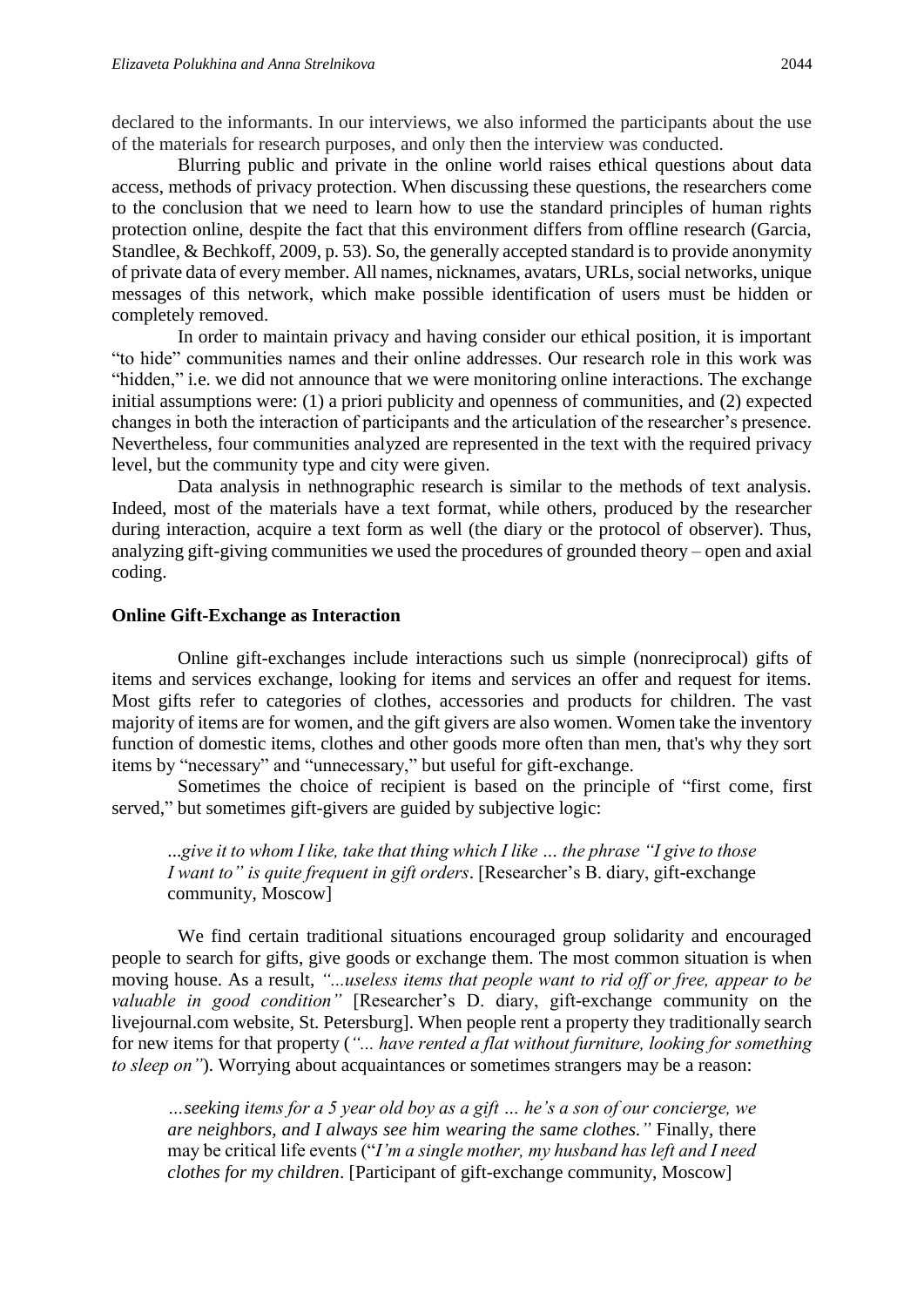Also the "gifts" are accepted as a way to prolonging items life. The reluctance to dispose an item it is associated with the need to preserve its "life" and its history. By giving items to others, they act as a key element of "multiple" consumption in terms of esthetic, memorable and economic value (Appadurai, 1986, pp. 3-63). Note, that such attitude to things can be seen in economic practices similar to gift-exchange too: selling items in second hand shops or flea markets, where each thing has its unique history.

#### **Online Gift-Exchange as Group-Generalized Community**

Our analysis revealed that gift-exchange contains two main senses for its participants. The first is *gift*-*exchange as target-rational action* where users have a formalized procedure of liberation from "necessary" and obtaining "unnecessary" items. Rules institute a community and wire people more than other factors. That is why rules are not to be disputed and the community should be used as it is supposed to.

The notion of gift-exchange as a target-rational action assumes a *group-generalized community type*. In this case, the internet arises as a platform for obtaining information, where the rules are strongly regulated and controlled by community moderators. Community rules are legitimate and are not to be disputed. The work of European and American researchers Rosen, Lafontaine, and Hendrickson (2011) found such communities to be less viable. Active and fast-growing communities pay special attention to the reciprocity of gifts and to the idea of exchange (including not equal, but symbolic exchange), and create special instruments to appoint them as a social order.

The second type of gift-exchange communities we can describe as network based upon *value-rational action*. In this case, people take advantage of the possibility to find mutual support as well as the privileges based on their membership. Such a sense of gift-exchange assumes frequent contacts between members both outside the discussions of gifts itself and their exchange (e.g., message boards, comments to blogs and private conversations that may appear on such platforms), and outside the network (regular informal meetings of members). It is important for the giver to choose the most appropriate receiver for a gift. For this purpose, administration of an exchange resource makes it possible via a comments system. This keeps the interaction between members more open. Moreover, commenting on a gift is a required procedure for a recipient because his motives and reasons for receiving the gift are usually made clear in such comments. So before moving on to direct "face to face" contact a gift-giver has to choose what reason seems to be more appropriate for a candidate to receive the gift.

The reasons for giving may be feeling some "value of self," value of their actions or desire to experience symbolic power. In addition, the process of "gift giving" is perceived as a way to extend the life of an item. A reluctance to "throw something out" is associated with the need to preserve that items "life" and history by giving it as a gift to somebody, and with the need to reduce one's own "ecological footprint." In such communities, all of its members take an active part in individual *"network-generalized" exchange processes*. The basis for existence of such a community is trust, the value of communication and acceptance of the legitimacy of the existing order.

#### **Social Capital Is the Basic Engine of a Network**

Each member of a gift exchange community has a level of *social capital* – a certain kind of resource available to the individual who makes their actions easier inside the social structure (Coleman, 2001, p. 124). The higher the level of social capital provide the greater the chance of receiving the required gift. Commonly, social capital refers to social networks and systems of repute. In our opinion, social capital is a base engine of network mobilization. It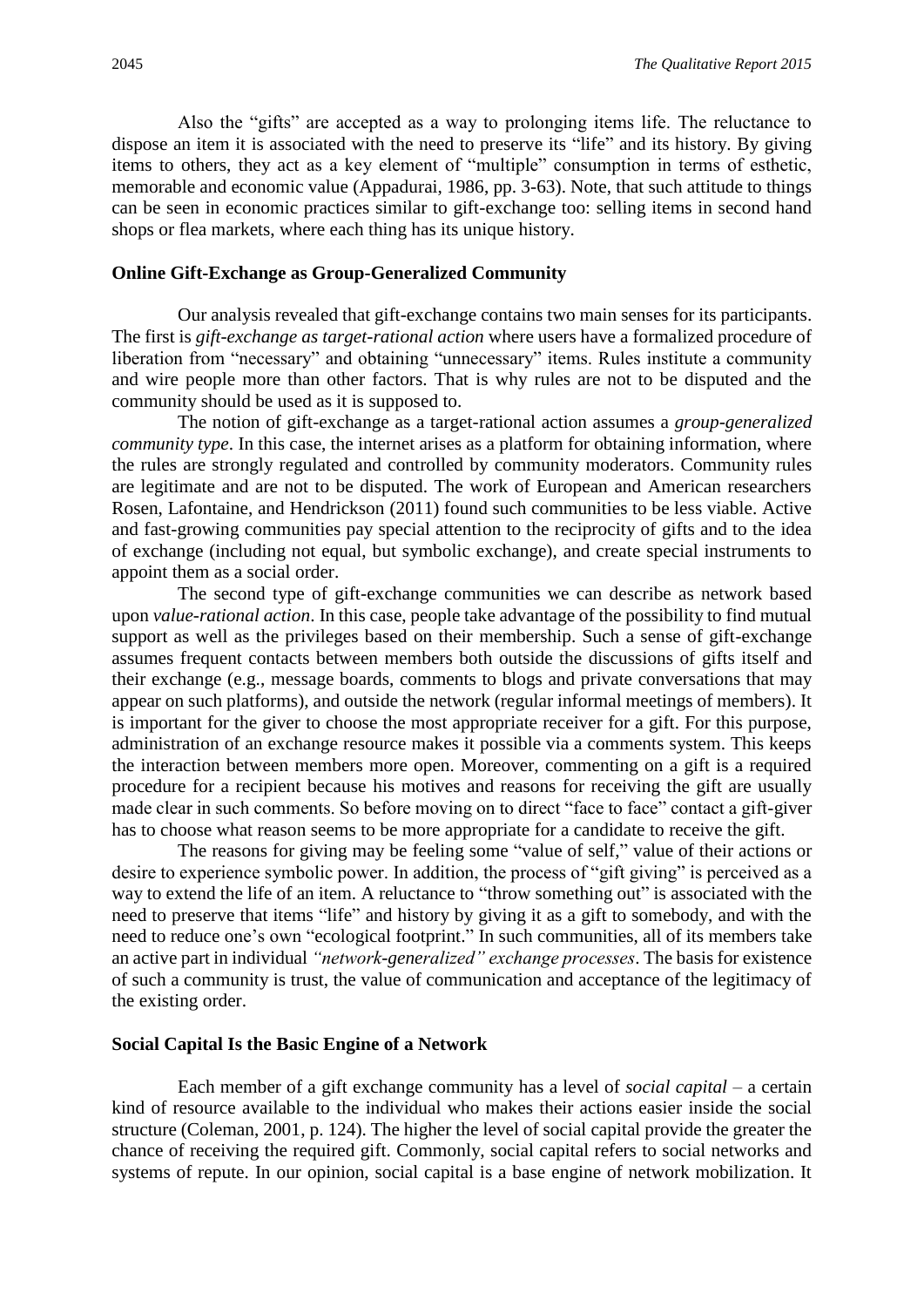includes previous virtual social experience namely, the total amount of "given" gifts, ratings, comments, number of friends, and the duration of membership in a community. The most active Internet users convert profiles from one social network to another and demonstrate higher "indicators" of social capital as a result. So we can conclude that gift-exchange is not only the practice of deprived groups, but also the form of communication and consumer solidarity of individuals. It is important to mark that besides obtaining material things, participants get positive emotions from communication with each other, pleasure that they have made somebody happy and done a good deed.

Mostly those users who have got significant social capital obtain access into communities where gift-exchange is considered to be a value-rational act. For example, only users with a good reputation in the community can invite new users. In other words, there is some kind of selection of potential members.

In the opinion of the organizers of such communities, an important condition is the invitation of the most "proven" users to the community.

*It is most important that so called "virtuals" are very unreliable. They may come to a meeting, or may "forget" to. In most cases, they are ephemerals with recently created journals. Almost all of them only ask or accept; I don't remember the case that they make offers.* (Moderator of gift-exchange community on livejournal.com platform, St. Petersburg)

It is clear that the category of trust is not fundamentally important for casual, disposable acts of gift giving or acceptance. But if we discuss regular gift-exchange community membership, the trust is in the foreground, as one of the most important features of social relations. This is the most important characteristic of novices who face such type of social interactions for the first time.

The most important tool of creating trust is the mechanism of interactive reputation. After the gift-exchange has taken place, participants leave a comment that allows identification of the most and least "trusted" users. It takes place directly on the page of the gift, which has a special graph of "gratitude." In this part, users describe their opinions on the gift received. This gratitude is also displayed in the general list of gifts. Comments help the community to generate feedback, which is necessary to keep the network working. Users also have the possibility to offer friendship to other users, which leads to the formation of micro-communities inside the gift-exchange community.

The system of reputation created by community members allows users to communicate with those who have a good reputation:

*...the fear to get broken or defective item as a gift, the fear to have a private meeting with strange person. I was very worried about this part of the research. However, my doubts were minimized after reading the comments from the profile of the participant.* (Researcher's B. diary, gift-exchange community, Moscow)

Similar to any other social relations, the possibility of conflicts between users inside the gift-exchange communities is not excluded. As a rule, conflicts do not appear in comments to gifts, but every user has the possibility to comment on another. These comments may be both positive and negative and they are displayed separately from each other. So looking at the profile of every user we can see both positive and negative comments displayed in the graph of "reviews," and they are visible for all members of this community. Negative comments are mostly related to a broken promise of the gift transfer, compared to the amount of items given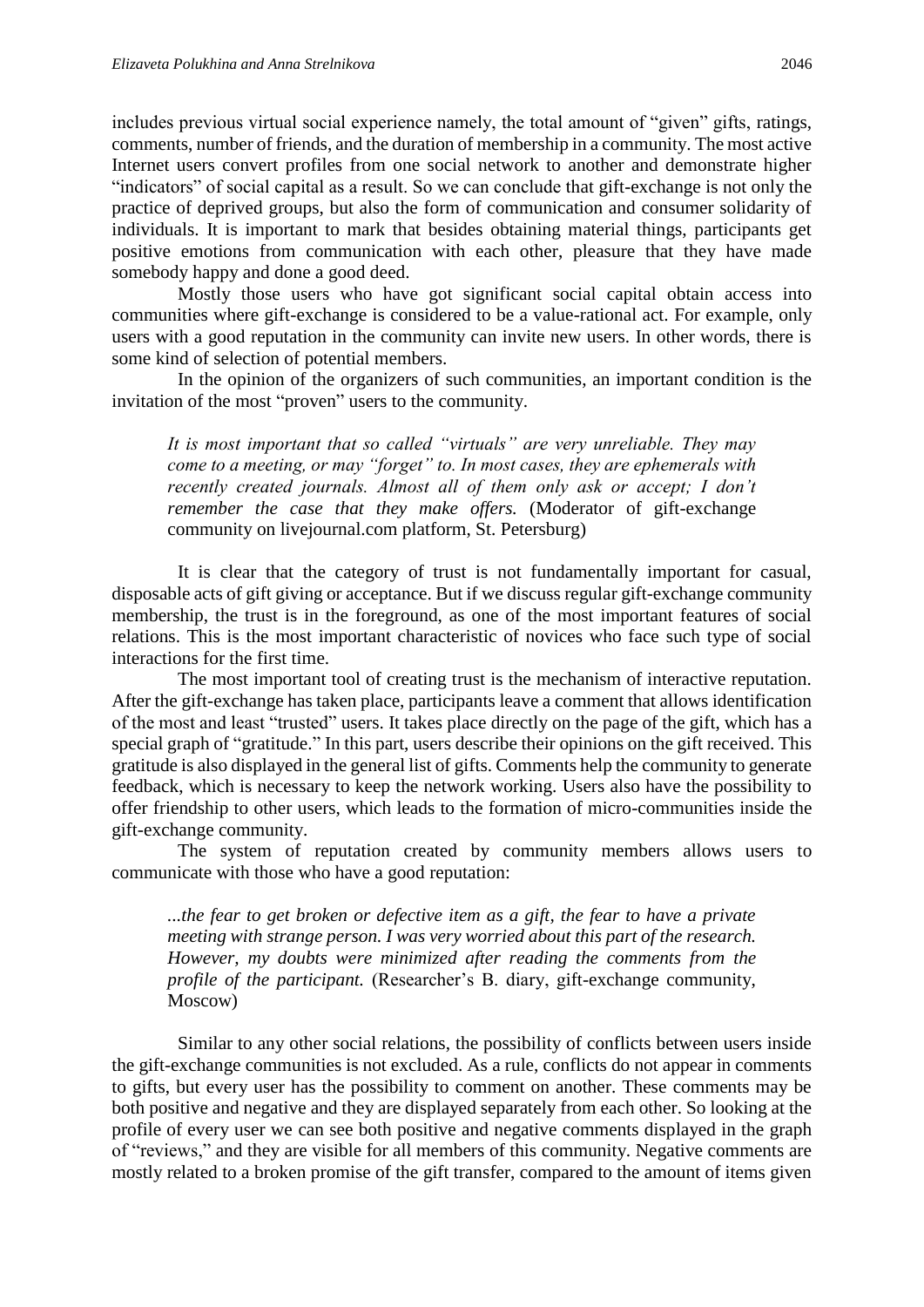or exchanged. So most conflicts are transferred from the private sphere into the common space of the community, where they may affect the status of this member of the community.

As a result, unlike to most reputable community members, unfair users are "rejected" by the community. Due to public control within the community (negative comments), moderators may exclude users both from exchange relations and communications with other users. During monitoring, the system of control over the execution of formal rules inside community was seen to become more detailed and well organized while community grows larger. Moreover some members of the community independently organize their own blacklists of those users who are not reliable, and also in the most significant cases. Conversations describing conflict situations are created on the forum of community. The people who are most trusted are those who have greater virtual social capital due to longer membership in the community, ad a higher reputation rating.

#### **Conclusions**

Apart from its practical sense, the practice of online gift-exchange emerges as a significant social phenomenon and a type of relationship between people. So people who weren't been acquainted before found each other and began to communicate, and exchange gifts free of charge. For community members such activity becomes a way of expanding their social networks, and also enhancing their personal prestige through the formation of a virtual status, which tends to be appreciated in the community. As a result, there is a growing social mobilization, a sealing of social "tissue," and a birth of a new type of sociability.

Mastering the rules that regulate interactions inside gift-exchange communities is supposed to lead to the formation of specific competencies of these community members. In this case, competencies are knowledge which was practically realized be the experience of indirect interaction. For example, regular practices of exchanging items and also gift-giving and receiving, help individual to produce their own value scale for consumer practices (for example, which things are consumed quickly and which are convenient to reuse), and also expand his knowledge about time-management, finding their balance between the ration of time spent and gained profit from exchange and trips for gifts. The experience of participation in exchange situations and giving of gifts may develop connectivity and conflict resolution skills. The experience in community moderation can also develop management skills. In turn, the set of these competencies as "positive consequences of sociability" builds up the social capital of an individual.

As follows from our data analysis, the higher the social capital of the member of a gift-exchange community, the greater the chance of receiving "desired" gift he has. Social capital is the basic engine of network mobilization. It includes the previous virtual social experience, such as total amount of "given" gifts, ratings, comments, number of friends, duration of membership in community. Each community member is labelled with a certain numeric character, indicating the participants rating and position in the hierarchy. The most active Internet users convert their profile from one social network to another, and as a result show higher social capital indicators. So, gift-exchange represents not only a practice among deprived groups in society, but also a form of communication and consumption solidarity among individuals.

#### **References**

Appadurai, A. (1986). Introduction: commodities and the politics of value. In A. Appadurai (Eds.), *The social life of things: Commodities in cultural perspective* (pp. 3-63). Cambridge, UK: Cambridge University Press.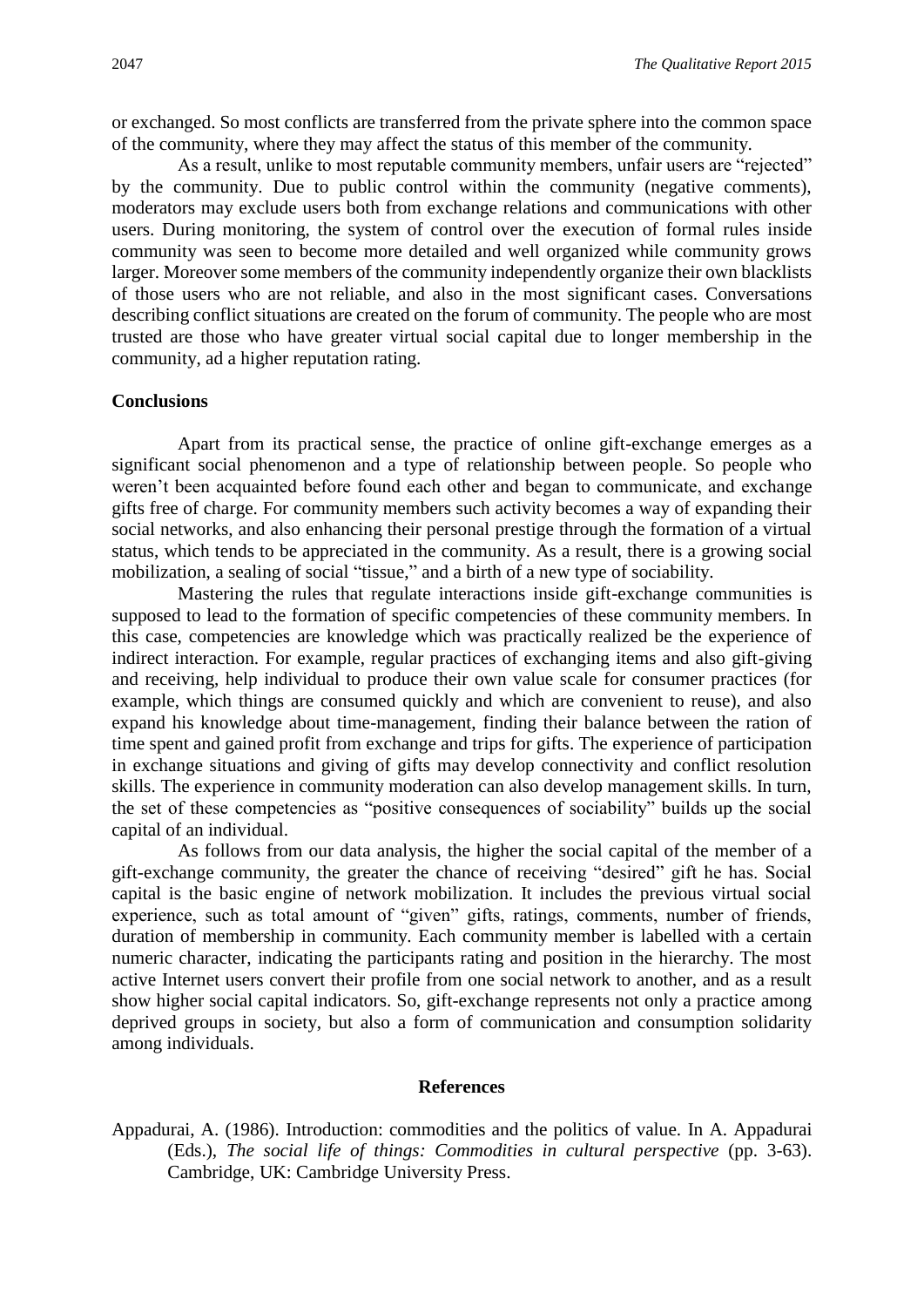- Bialski, P., & Batorski, D. (2009). From online familiarity to offline trust: How a virtual community creates familiarity and trust between strangers. In P. Zaphiris & C. S. Ang (Eds.), *Social computing and virtual communities* (pp. 179-205). London, UK: Chapman and Hall (Taylor and Francis).
- Botsman, R., Rogers, R., & Foley, K. (2010). *What's mine is yours: The rise of collaborative consumption.* New York, NY: Harper Business.
- Castells, M. (2001). Communities, networks, and the transformation of sociability. In M. Castells (Eds.), *The internet galaxy. Reflections on the internet, business and society*  (pp. 125-126). New York, NY: Oxford University Press.
- Coleman, J. (2001). Social and human capitals*. Obshestvennie nauki Iisovremennost, 3*, 122- 139.
- Garcia, A. C., Standlee, A. I., Bechkoff, J., & Cui, Y. (2009). Ethnographic approaches to the internet and computer-mediated communication. *Journal of Contemporary Ethnography*, *38*(1), 52–84.
- Kozinetz, V. R. (2010). *Netnography: Doing ethnographic research online.* London, UK: Sage.
- [Mauss,](http://www.google.ru/search?tbo=p&tbm=bks&q=inauthor:%22Marcel+Mauss%22) M. (1990). *The gift: The form and reason for exchange in archaic societies*. London, UK: Routledge.
- Polukhina, E. (2015). Comprehensive fieldwork instructions: A review of applied ethnography. Guidelines for field research. *The Qualitative Report, 20*(6), 826-829. Retrieved from <http://nsuworks.nova.edu/tqr/vol20/iss6/9/>
- Rosen, D., Lafontaine P. R., & Hendrickson B. (2011). CouchSurfing: Belonging and trust in a globally cooperative online social network. *New Media & Society*, *13*, 981-998.

#### **Author Note**

Elizaveta Polukhina is a PhD, an Assistant Professor in Sociology at The National Research University Higher School of Economics (HSE), faculty of Social Sciences (Moscow, Russian Federation). Her interests include sociological research methods (qualitative approach, online methods as well as mix methods research strategy). Elizaveta is the author of several methodological articles with the topics as online observation, focus groups discussions, and strategies of integration qualitative and quantitative research methods. Her projects related to the issues of social ecology, sociology of home and social mobility. Correspondence regarding this article can be addressed directly to: Elizaveta Polukhina at, [epolukhina@hse.ru,](mailto:epolukhina@hse.ru) personal page: [http://www.hse.ru/en/staff/polukhina.](http://www.hse.ru/en/staff/polukhina)

Anna Strelnikova is a PhD, an Assistant Professor in Sociology at The National Research University Higher School of Economics (HSE), faculty of Social Sciences, and Senior Researcher at Institute of Sociology Russian Academy of Sciences (Moscow, Russian Federation). Her interests include methodology of data analysis, sociology of Internet, and urban sociology. Her current researches relates with the new consumption practices and social mobility studies. Her recent publications focus on freecycle phenomenon, new consumer's competencies in the city space, and the social research methodology. Correspondence regarding this article can also be addressed directly to: Anna Strelnikova at, [astrelnikova@hse.ru,](mailto:astrelnikova@hse.ru) personal page: [http://www.hse.ru/en/org/persons/10447182.](http://www.hse.ru/en/org/persons/10447182)

Copyright 2015: Elizaveta Polukhina, Anna Strelnikova, and Nova Southeastern University.